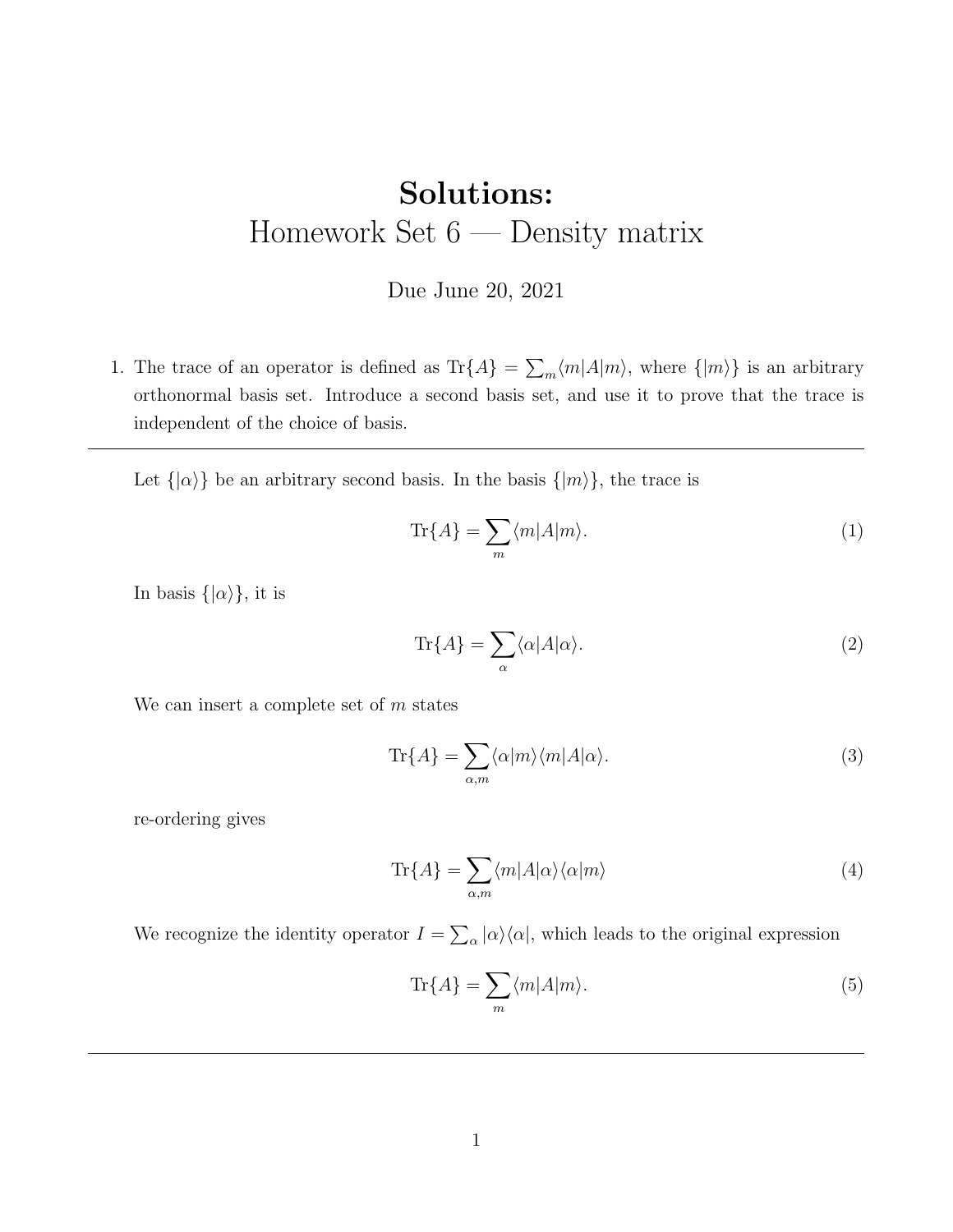2. Prove the linearity of the trace operation by proving

$$
\operatorname{Tr}\{aA + bB\} = a\operatorname{Tr}\{A\} + b\operatorname{Tr}\{B\} \tag{6}
$$

$$
\text{Tr}\{aA + bB\} = \sum_{m} \langle m | (aA + bB) | m \rangle \tag{7}
$$

$$
= a \sum_{m} \langle m | A | m \rangle + b \sum_{m} \langle m | B | m \rangle \tag{8}
$$

$$
=a\operatorname{Tr}\{A\}+b\operatorname{Tr}\{B\}\tag{9}
$$

3. Prove the cyclic property of the trace by proving

$$
\text{Tr}\{ABC\} = \text{Tr}\{BCA\} = \text{Tr}\{CAB\} \tag{10}
$$

$$
\text{Tr}\{ABC\} = \sum_{m_1} \langle m_1 | ABC | m_1 \rangle \tag{11}
$$

$$
=\sum_{m_1,m_2,m_3} \langle m_1 | A | m_2 \rangle \langle m_2 | B | m_3 \rangle \langle m_3 | C | m_1 \rangle \tag{12}
$$

$$
=\sum_{m_1,m_2,m_3} \langle m_3|C|m_1\rangle \langle m_1|A|m_2\rangle \langle m_2|B|m_3\rangle = \text{Tr}\{CAB\} \tag{13}
$$

$$
=\sum_{m_1,m_2,m_3} \langle m_2|B|m_3\rangle \langle m_3|C|m_1\rangle \langle m_1|A|m_2\rangle = \text{Tr}\{BCA\} \tag{14}
$$

Note that this is not equivalent to non-cyclic permutations ,  $\text{Tr}\{ABC\} \neq \text{Tr}\{BAC\}$ 

4. Which of the following density matrices correspond to a pure state?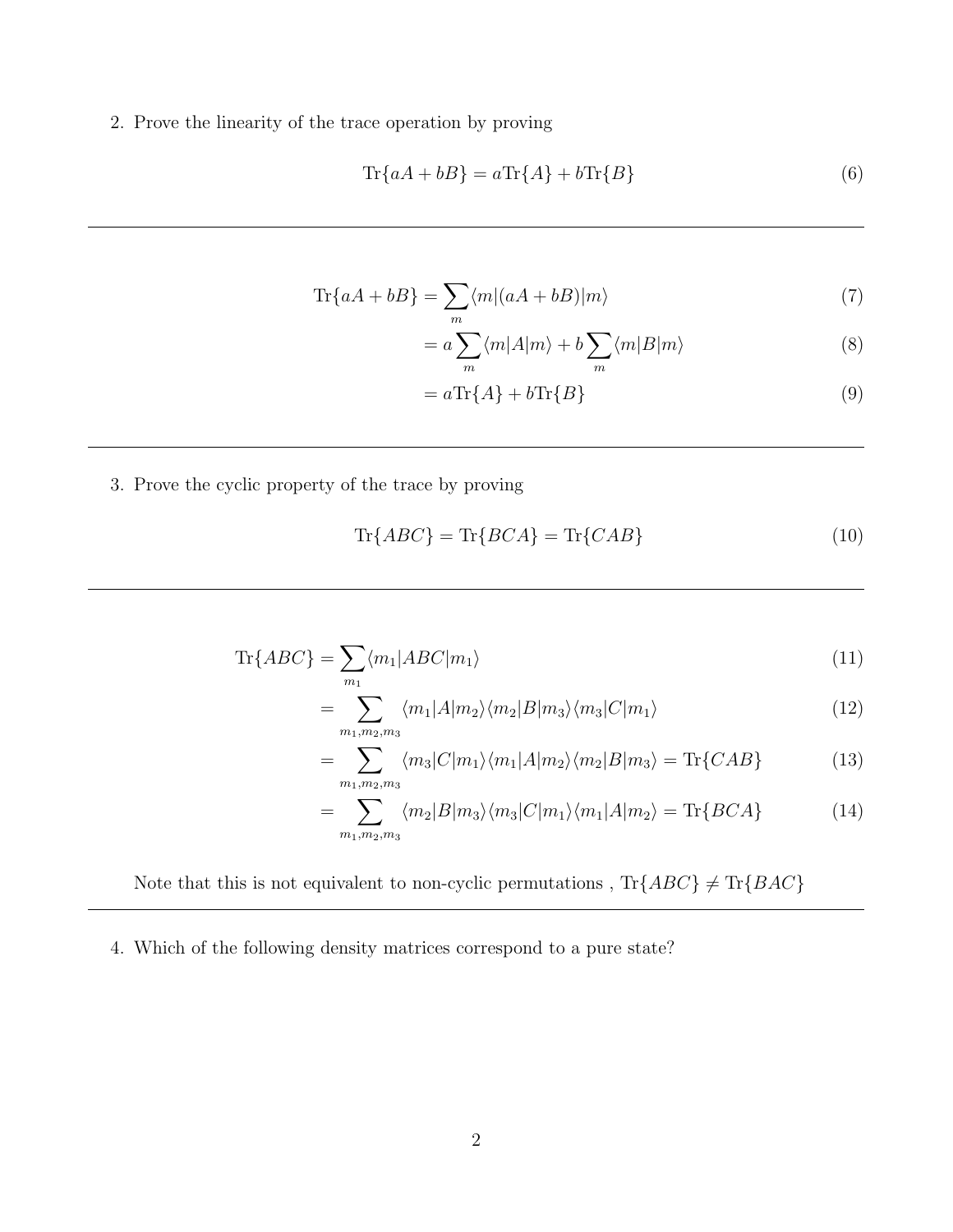$$
\rho_1 = \begin{pmatrix} \frac{2}{7} & 0\\ 0 & \frac{5}{7} \end{pmatrix} \tag{15}
$$

$$
\rho_2 = \begin{pmatrix} \frac{1}{4} & i\frac{\sqrt{3}}{4} \\ -i\frac{\sqrt{3}}{4} & \frac{3}{4} \end{pmatrix} \tag{16}
$$

$$
\rho_3 = \begin{pmatrix} 0 & 0 \\ 0 & 1 \end{pmatrix} \tag{17}
$$

$$
\rho_4 = \begin{pmatrix} \frac{1}{5} & \frac{\sqrt{2}}{5} \\ \frac{\sqrt{2}}{5} & \frac{4}{5} \end{pmatrix} \tag{18}
$$

A pure state must satisfy  $\rho^2 = \rho$ , or equivalently  $\text{Tr}\rho^2 = \text{Tr}\rho = 1$ . Checking this, we have  $\rho_1$ : Mixed

- $\rho_2$ : Pure
- $\rho_3$ : Pure
- $\rho_4$ : Mixed
- 5. The density matrix evolves with time. Derive the equation of motion

$$
\frac{d}{dt}\rho(t) = -\frac{i}{\hbar}[H,\rho(t)]\tag{19}
$$

using the Schrodinger equation and the most general form of the density operator

$$
\rho = \sum_{i} p_i |\psi_i\rangle\langle\psi_i| \tag{20}
$$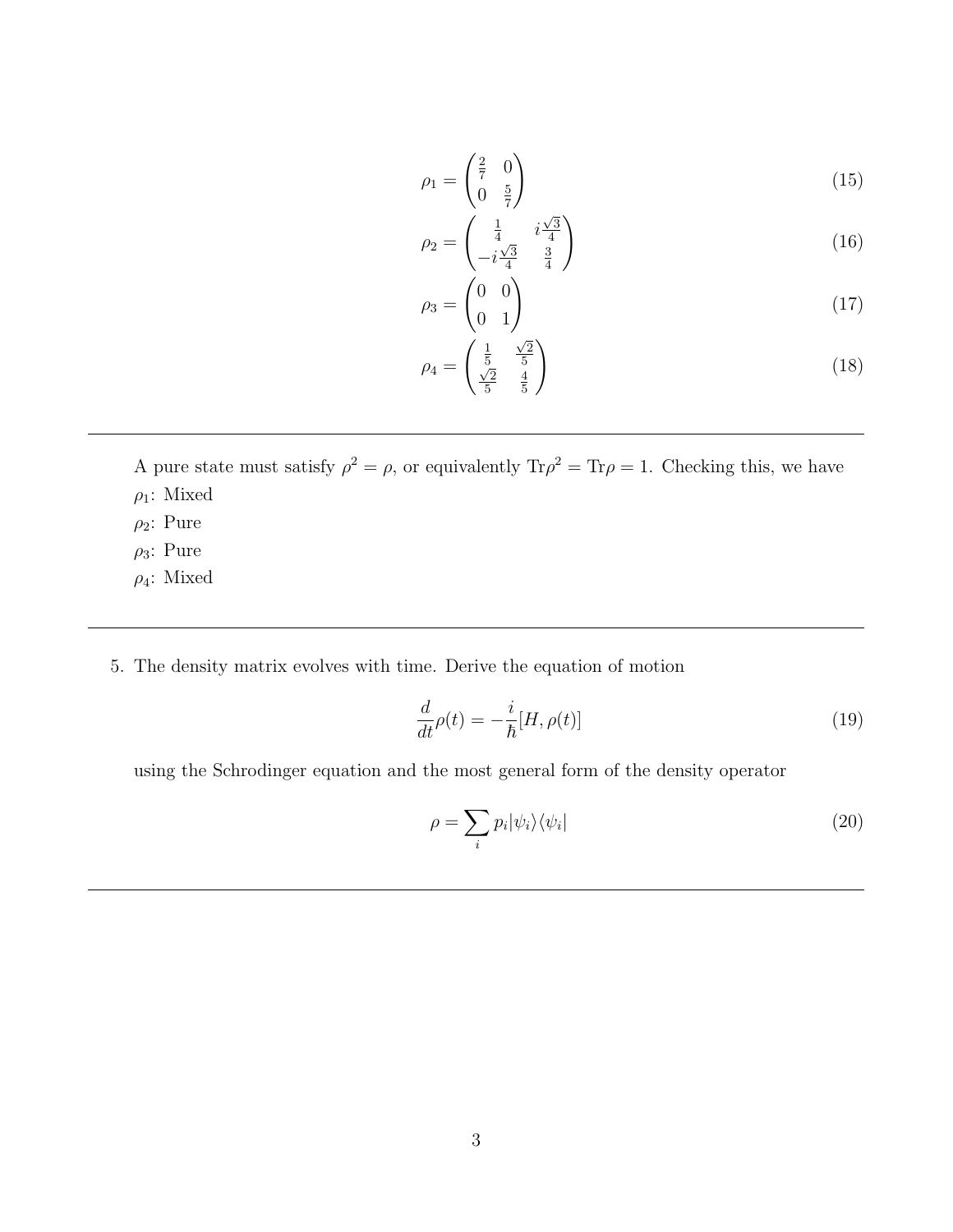$$
\frac{d}{dt}\rho(t) = \frac{d}{dt}\sum_{i} p_i |\psi_i\rangle\langle\psi_i|
$$
\n(21)

$$
= \sum_{i} p_{i} \left[ \left( \frac{d}{dt} |\psi_{i} \rangle \right) \langle \psi_{i} | + | \psi_{j} \rangle \left( \frac{d}{dt} \langle \psi_{i} | \right) \right]
$$
(22)

$$
=\sum_{i}p_{i}\left[-\frac{i}{\hbar}H|\psi_{i}\rangle\langle\psi_{i}|+\frac{i}{\hbar}|\psi_{i}\rangle\langle\psi_{i}|H\right]
$$
\n(23)

$$
= -\frac{i}{\hbar} H \sum_{i} p_{i} |\psi_{i}\rangle\langle\psi_{i}| + \frac{i}{\hbar} \left( \sum_{i} p_{i} |\psi_{i}\rangle\langle\psi_{i}| \right) H \tag{24}
$$

$$
- -\frac{i}{\hbar}[H,\rho]
$$
\n(25)

6. A spin- $\frac{1}{2}$  particle is in a statistical ensemble with a 50% probability to be in the  $|+_z\rangle$  state (the eigenstate of  $S_z$  with eigenvalue  $\hbar/2$ ) a 50% chance to be in  $|+_x\rangle$  (the eigenstate of  $S_x$ with eigenvalue  $\hbar/2$ . Note that these states are not orthogonal. Don't worry about that yet.] Use the standard procedure,

$$
\rho = \sum_{i} p_i |\psi_i\rangle\langle\psi_i| \tag{26}
$$

to write this density operator in terms of states in the  $|\pm_z\rangle$  basis, and then as a matrix using this basis. Use the density matrix to compute the probability that a measurement of the z-component of spin will return value  $+\hbar/2$ .

Now solve the eigenvalue/eigenvector problem for the density matrix. The eigenstates you find are eigenstates of spin along a definite axis — that is, eigenstates of  $S \cdot \hat{n}$  for some unit vector  $\hat{n}$ . Find  $\hat{n}$ . What is the entropy of the density matrix, and is it the same as you would guess at the beginning, knowing that there is a 50% chance to be in each of two states? What would be a more proper description of the density matrix, in terms of probabilities to be in orthogonal states?

We have a mixed state of  $|\psi_1\rangle = |+_z\rangle$  with probability  $1/2$ , and  $|\psi_2\rangle = |+_x\rangle = 1/$ √  $2(|+_z\rangle +$  $|-\rangle$ ) with probability 1/2. The density operator is then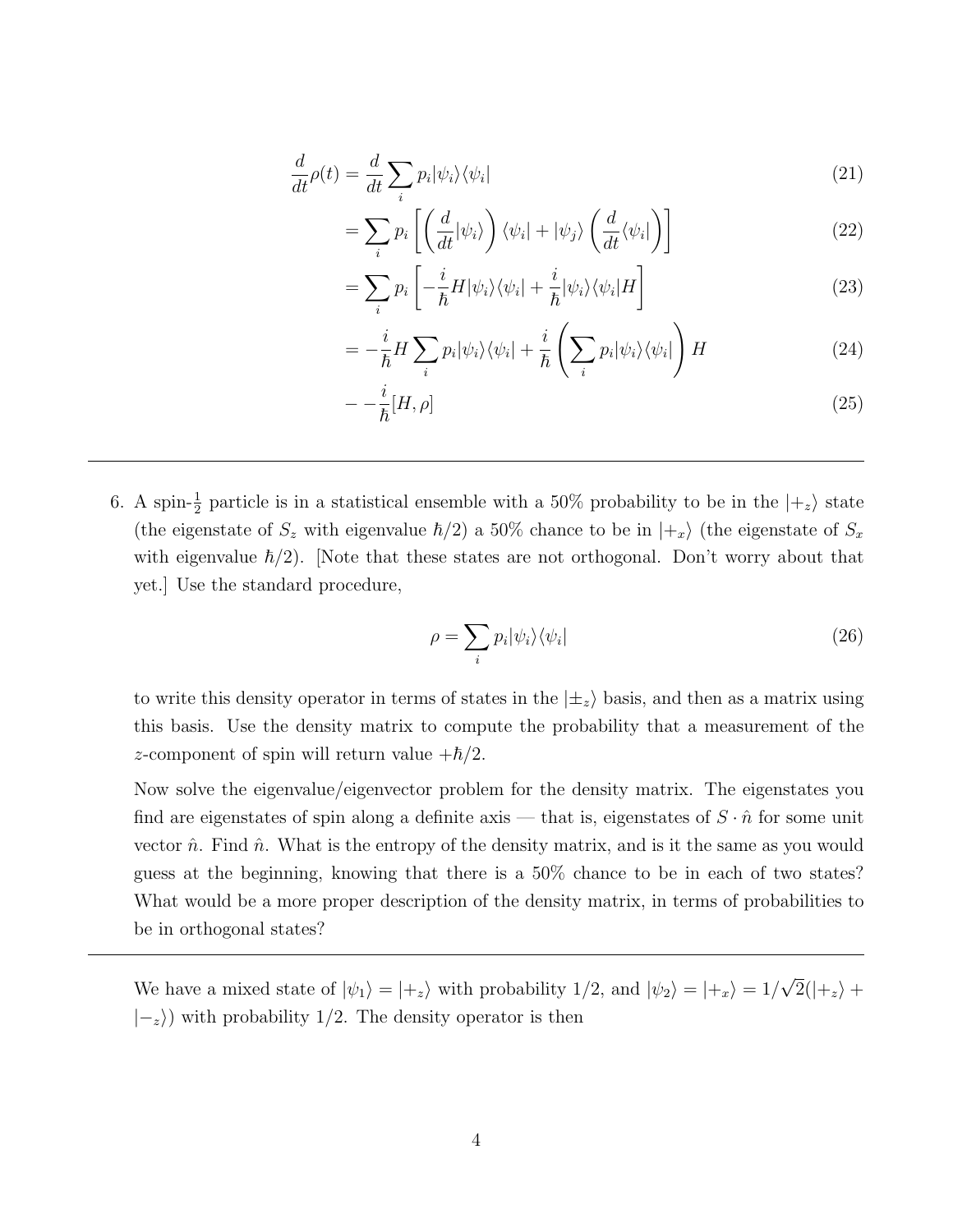$$
\rho = \sum_{i} p_i |\psi_i\rangle\langle\psi_i| \tag{27}
$$

$$
=\frac{1}{2}|+_z\rangle\langle+_z|+\frac{1}{2}|+_x\rangle\langle+_x|
$$
\n(28)

$$
=\frac{1}{2}|+_z\rangle\langle+_z|+\frac{1}{2}\frac{1}{\sqrt{2}}(|+_z\rangle+|-_z\rangle)\frac{1}{\sqrt{2}}(\langle+_z|+\langle -_z|)
$$
\n(29)

$$
=\frac{3}{4}|+_z\rangle\langle+_z|+\frac{1}{4}|+_z\rangle\langle-_z|+\frac{1}{4}|-_z\rangle\langle+_z|+\frac{1}{4}|-_z\rangle\langle-_z|
$$
\n(30)

$$
= \begin{pmatrix} \frac{3}{4} & \frac{1}{4} \\ \frac{1}{4} & \frac{1}{4} \end{pmatrix} \tag{31}
$$

The expectation value for  $S_z$  is

$$
\operatorname{Tr}(\rho S_z) = \operatorname{Tr}\left[\begin{pmatrix} \frac{3}{4} & \frac{1}{4} \\ \frac{1}{4} & \frac{1}{4} \end{pmatrix} \begin{pmatrix} \frac{\hbar}{2} & 0 \\ 0 & -\frac{\hbar}{2} \end{pmatrix}\right]
$$
(32)

$$
= \frac{\hbar}{8} \text{Tr} \left[ \begin{pmatrix} 3 & -1 \\ 1 & -1 \end{pmatrix} \right]
$$
 (33)

$$
=\frac{\hbar}{2}\left(\frac{3}{4}-\frac{1}{4}\right)
$$
\n(34)

$$
=\frac{\hbar}{4}\tag{35}
$$

with probability of measuring  $+\hbar/2$ 

$$
p(+_z) = \langle +_z | \rho | +_z \rangle \tag{36}
$$

$$
=\frac{3}{4}\tag{37}
$$

and probability of measuring  $-\hbar/2$ 

$$
p(-z) = \langle -z | \rho | -z \rangle \tag{38}
$$

$$
=\frac{1}{4}\tag{39}
$$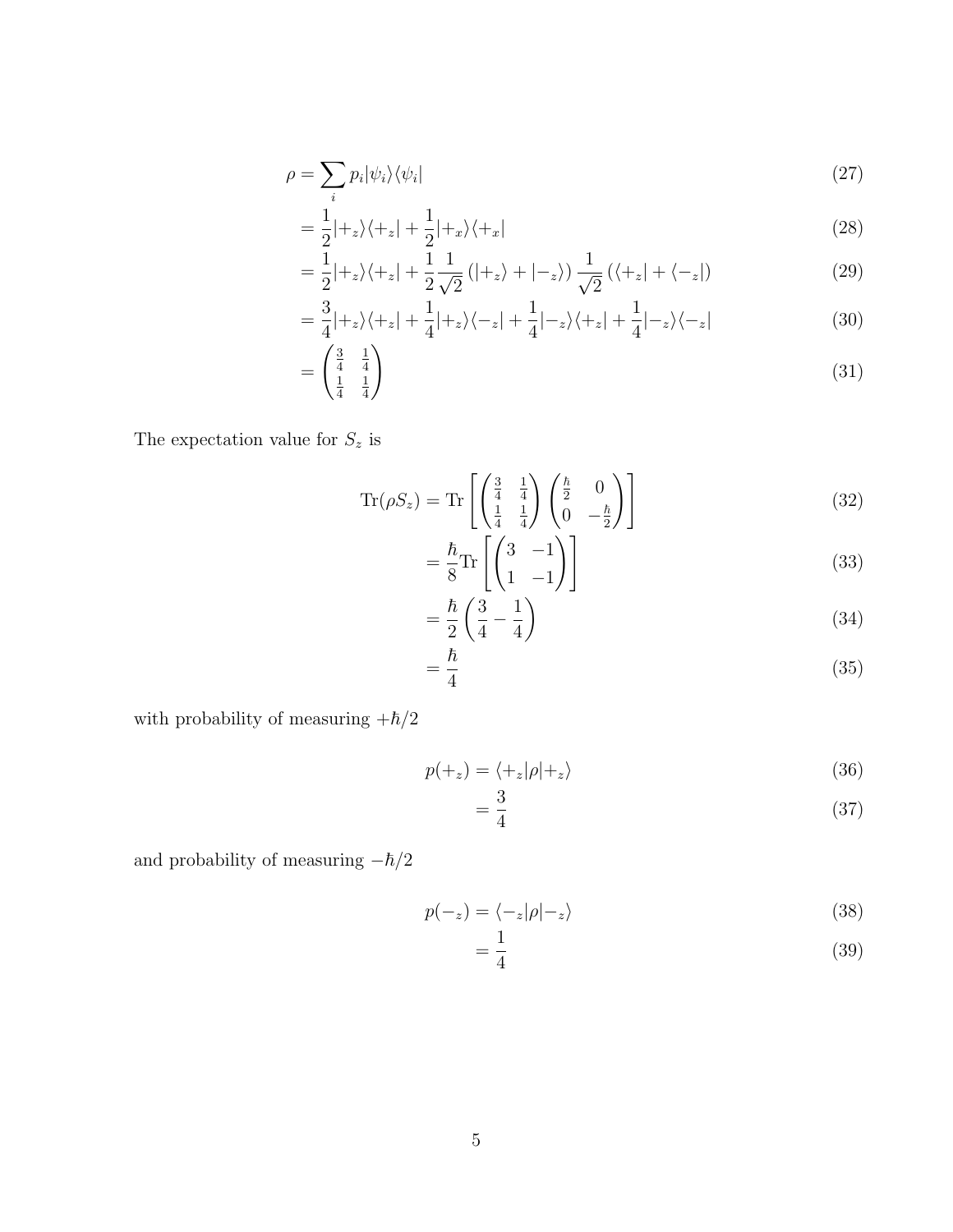The eigenvectors are

$$
\psi_1 = \frac{1}{2(2+\sqrt{2})} \begin{pmatrix} 1+\sqrt{2} \\ 1 \end{pmatrix}
$$
 (40)

$$
\psi_2 = \frac{1}{2(2-\sqrt{2})} \begin{pmatrix} 1-\sqrt{2} \\ 1 \end{pmatrix}
$$
 (41)

and eigenvalues  $\lambda_1 = \frac{1}{4}$  $\frac{1}{4}(2+\sqrt{2})$  and  $\lambda_2 = \frac{1}{4}$  $rac{1}{4}(2 -$ √ 2)

For the angle of  $\hat{n}$ , we note that the vector is in the  $x - z$  plane, so the azimuthal angle is  $\phi = 0$  and we only need to know the angle  $\theta$  with respect to the z axis,  $\hat{n} = (\sin \theta, \cos \theta)$ . The eigenvalues of  $S\cdot \hat{n}$  have the form

$$
\psi = \begin{pmatrix} \cos \frac{\theta}{2} \\ \sin \frac{\theta}{2} \end{pmatrix} \tag{42}
$$

$$
\implies \theta_1 = 2 \tan^{-1} \frac{1}{1 + \sqrt{2}} \tag{43}
$$

$$
=\frac{\pi}{4} \tag{44}
$$

$$
\theta_2 = 2 \tan^{-1} \frac{1}{1 - \sqrt{2}} \tag{45}
$$

$$
=-\frac{3\pi}{4}\tag{46}
$$

And finally we have

$$
\hat{n} = (\sin \theta, 0, \cos \theta) \tag{47}
$$

$$
\implies \hat{n}_1 = \frac{1}{\sqrt{2}}(1,0,1) \tag{48}
$$

$$
\hat{n}_2 = -\frac{1}{\sqrt{2}}(1,0,1) \tag{49}
$$

The entropy is

$$
S(\rho) \equiv -\text{Tr}\left[\rho \log \rho\right] \tag{50}
$$

$$
= -\sum_{i} \lambda_i \log \lambda_i \tag{51}
$$

$$
= -\frac{1}{4}(2+\sqrt{2})\log\left[\frac{1}{4}(2+\sqrt{2})\right] - \frac{1}{4}(2-\sqrt{2})\log\left[\frac{1}{4}(2-\sqrt{2})\right]
$$
(52)

$$
\simeq 0.6\tag{53}
$$